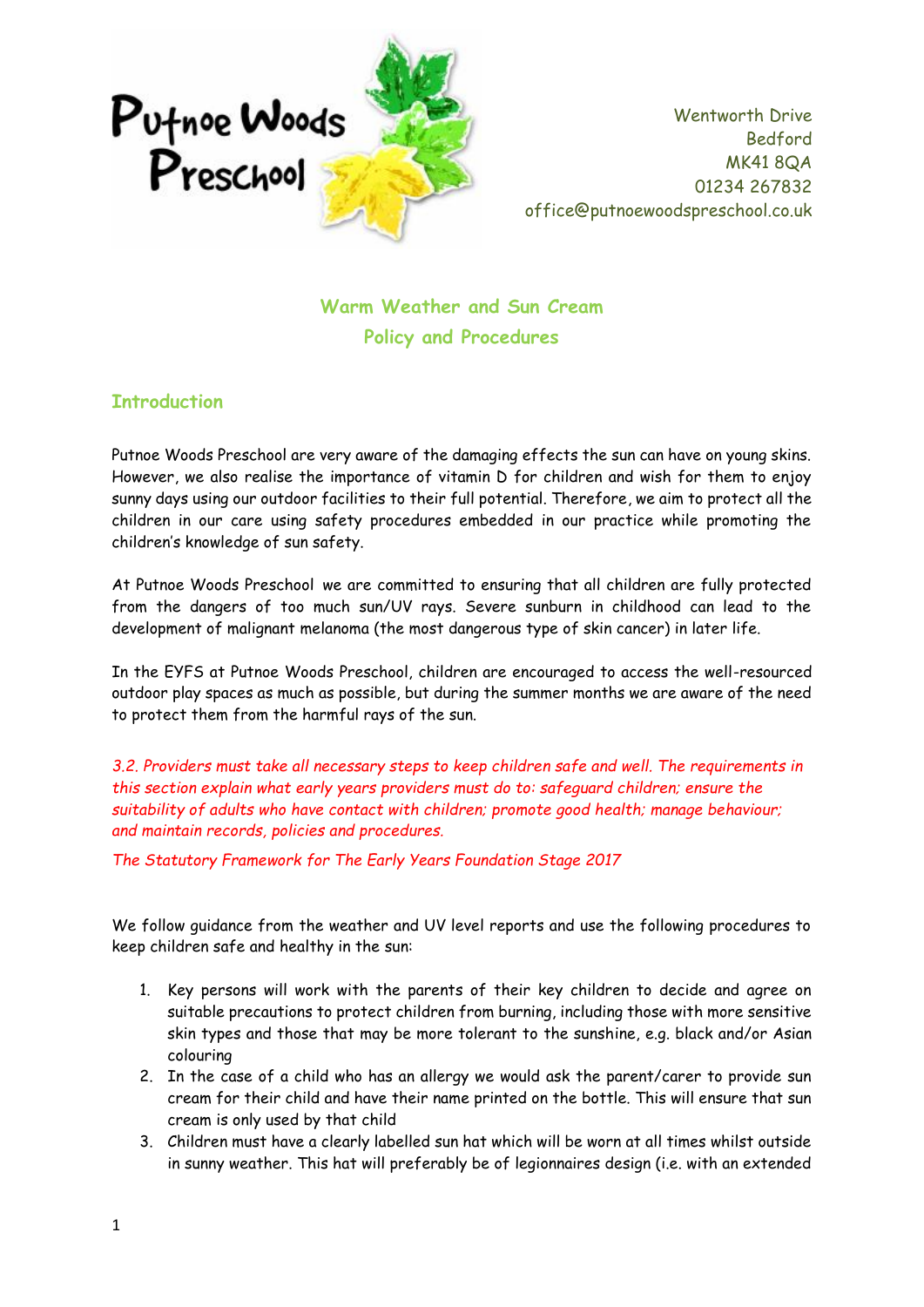

Wentworth Drive Bedford MK41 8QA 01234 267832 office@putnoewoodspreschool.co.uk

back and side to shield children's neck and ears from the sun) to provide additional protection

- 4. It is the responsibility of the parents to apply sunscreen to their child prior to bringing them to preschool
- 5. The staff at Putnoe Woods Preschool will reapply sun cream at regular intervals as conditions require
- 6. Parents are requested to supply light-weight cotton clothing for their children suitable for the sun, with long sleeves and long legs
- 7. Children's safety and welfare in hot weather is the preschool's prime objective so staff will work closely with parents to ensure all appropriate cream and clothing is provided
- 8. Staff will make day-to-day decisions about the length of time spent outside depending on the strength of the sun
- 9. Children will always have sun cream applied before going outside in the hot weather and at frequent intervals during the day
- 10. Children are encouraged to drink cooled water more frequently throughout sunny or warm days, and this will be accessible both indoors and out
- 11. Children are made aware of the need for sun hats, sun cream and the need to drink more fluids during their time in the sun
- 12. Shade will be provided to ensure children are able to still go out in hot weather, cool down or escape the sun should they wish or need to
- 13. Parents / carers must have signed the registration form to provide their permission for staff to apply sun cream
- 14. Should parents /carers NOT give permission for staff to apply sun cream the must provide the preschool with a signed written statement confirming this

## Education

During registration times staff will discuss how we need to look after our skin and protect it from the sun's harmful rays. The message will be re-enforced particularly in the summer term.

## **This policy is in compliance with GDPR (General Data Protection Regulations) May 2018**

**Putnoe Woods is committed to safeguarding and promoting the welfare of children and young people, employees, students, volunteers, trustees and parents and expects all staff and volunteers to share this commitment.**